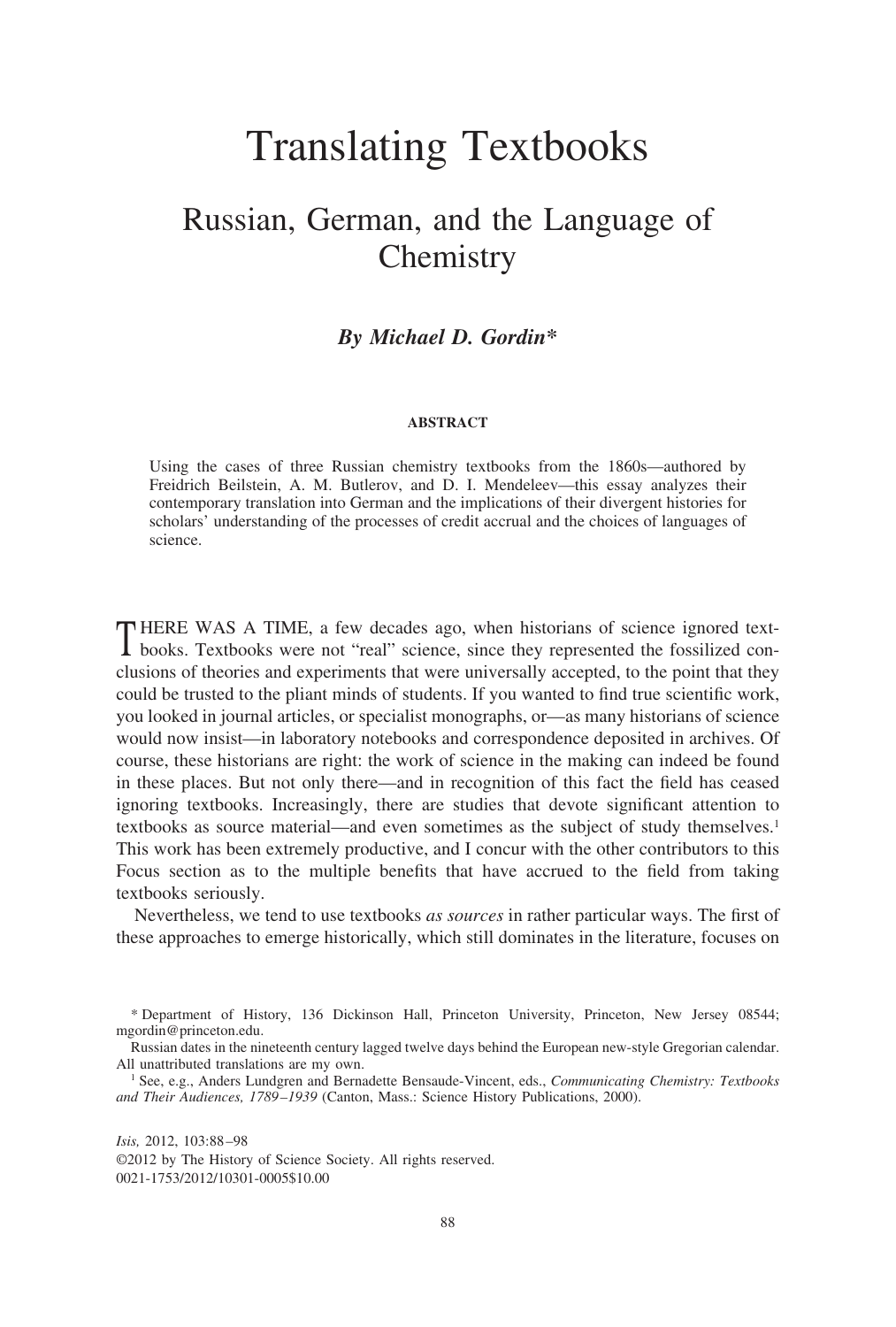the production of textbooks. This is straightforward enough: we write histories of various scientists or scientific schools; some of our actors wrote textbooks; and we scrutinize these texts to flesh out their worldviews or changing approaches to the subject matter.<sup>2</sup> Such work is absolutely necessary for obtaining a full picture of the writer. Omitting textbooks from our consideration would be as irresponsible as a biographer of Thomas Hardy neglecting his poems on the grounds that he was "really" a novelist. Textbook writing is part of scientific work; and if we as intellectual historians want to understand scientists, we need to come to terms with it.

To this has been added the much trickier subject of consumption, beset by severe difficulties of source base and interpretation. How are we supposed to get at the readers of textbooks? In the modern period—and even in the medieval period, for that matter—we can often determine which texts were used in universities to teach knowledge of the natural world. But how does one deduce what the students did with these texts, how they *used* them? The laudable attention to practices in the history of science has set a high bar, and it is devilishly hard to come up with sources. In a few instances—such as Andrew Warwick's Cantabridgians cramming for the Mathematical Tripos, or Paul Wittich's tutorials on Copernicus's *De revolutionibus*—we actually have scratch paper and readers' notes.3 Work with sources like these has yielded impressive efforts in social and intellectual history, with a decided emphasis on pedagogy.4

My goal here is to explore—in a cursory but, I hope, suggestive manner—how we might expand our approach to textbooks even further, using them to investigate historical questions somewhat orthogonal to production or consumption. Let's forget for a moment that textbooks are textbooks (that is, texts that belong to a particular genre and adhere to certain culturally specific conventions) and instead exploit some other features they possess as texts. Textbooks have several properties that are rare in other scientific texts. For example, some of them are *serial*, and we can read several editions of the same book in order to explore how a certain concept changed over time or to gauge its acceptance.<sup>5</sup> Textbooks are also quite frequently (perhaps more than any other single genre of scientific writing) subjected to translation between languages, and we can examine these highly mobile texts with an eye to capturing the complex dynamics of a scientific discipline in a transnational manner.6

<sup>2</sup> Excellent examples include Crosbie Smith and M. Norton Wise, *Energy and Empire: A Biographical Study of Lord Kelvin* (Cambridge: Cambridge Univ. Press, 1989), Ch. 11; and Mary Jo Nye, *From Chemical Philosophy to Theoretical Chemistry: Dynamics of Matter and Dynamics of Disciplines, 1800–1950* (Berkeley: Univ. California Press, 1993). This was also largely my approach to D. I. Mendeleev's writings in Michael D. Gordin, *A Well-Ordered Thing: Dmitrii Mendeleev and the Shadow of the Periodic Table* (New York: Basic, 2004), Ch. 2.

<sup>3</sup> Andrew Warwick, *Masters of Theory: Cambridge and the Rise of Mathematical Physics* (Chicago: Univ. Chicago Press, 2003); and Owen Gingerich and Robert S. Westman, *The Wittich Connection: Conflict and Priority in Late Sixteenth-Century Cosmology* (Philadelphia: American Philosophical Society, 1988).

<sup>4</sup> See the essays in David Kaiser, ed., *Pedagogy and the Practice of Science: Historical and Contemporary Perspectives* (Cambridge, Mass.: MIT Press, 2005).

<sup>5</sup> See, e.g., the analysis of multiple editions of a single textbook in Gordin, *Well-Ordered Thing* (cit. n. 2), pp. 183–185; and Erika Lorraine Milam, *Looking for a Few Good Males: Female Choice in Evolutionary Biology* (Baltimore: Johns Hopkins Univ. Press, 2010), pp. 156–157.

<sup>6</sup> Translation is another topic that has recently received welcome attention. For a particularly appropriate example of translation flows in the modern period from what has classically been seen as "metropole" to "periphery" see Marwa S. Elshakry, "Knowledge in Motion: The Cultural Politics of Modern Science Translations in Arabic," *Isis*, 2008, *99*:701–730. For an introduction to translation studies see Lawrence Venuti, ed., *The Translation Studies Reader* (New York: Routledge, 2000); and David Bellos, *Is That a Fish in Your Ear? Translation and the Meaning of Everything* (New York: Faber & Faber, 2011).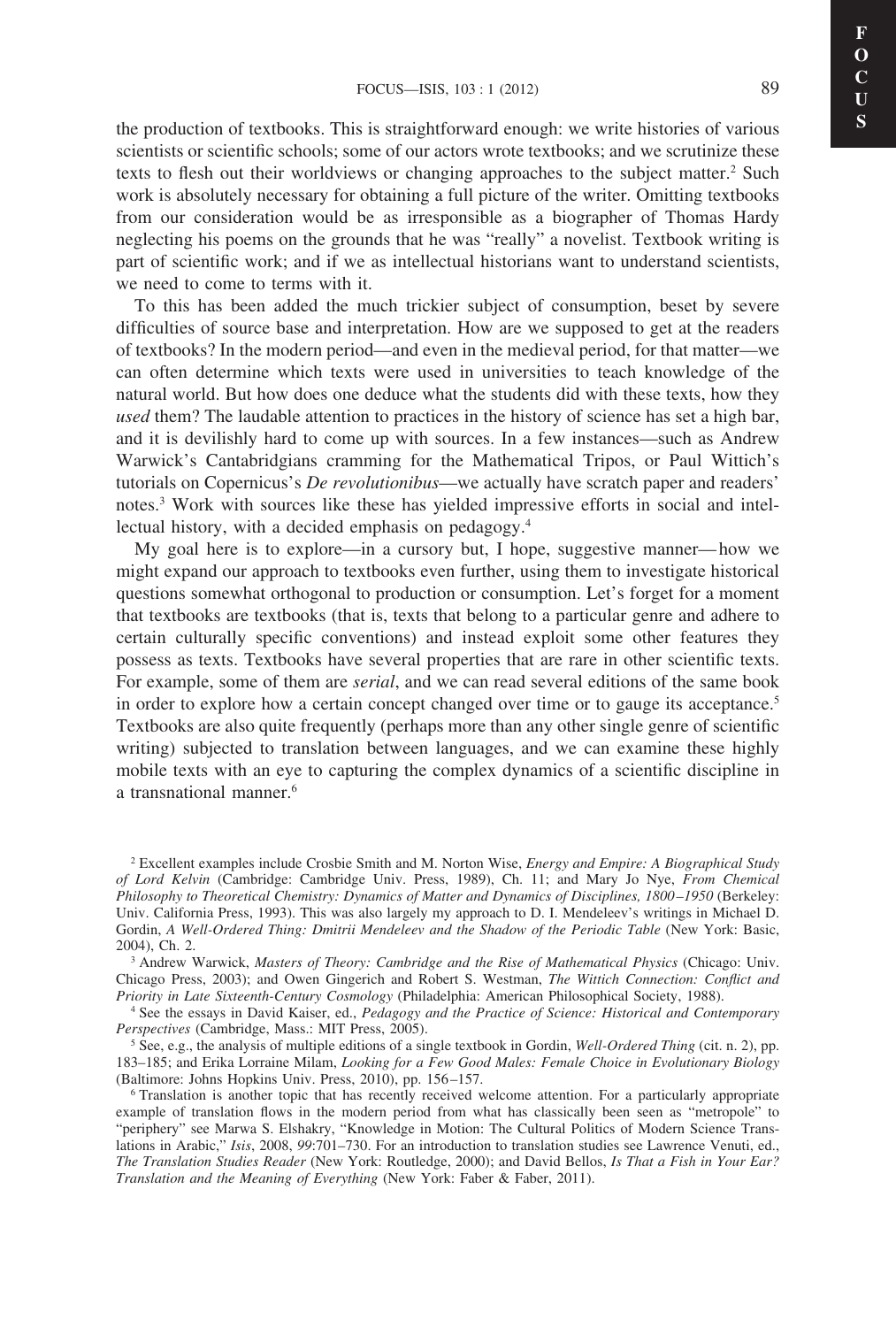As an experiment in this latter direction, I will explore three different textbooks from the same science, the same decade, and the same language to describe the rather diverse stories of their translations. I have selected chemistry textbooks from the 1860s both because of my own interest in the matter and because the rapid professionalization of chemistry in the nineteenth century and the transition in chemical theories (both organic and inorganic) in its middle decades endowed textbooks with a particular prominence. But the most salient feature of my selection of these textbooks is that they were written in Russian and translated into German. This transition from the ostensibly more "provincial" language to a "metropolitan" language—the reverse of the usual flow—opens up questions about the manner in which textbooks function on a self-defined periphery (in this instance, mostly St. Petersburg, the capital of the Russian Empire). Throughout what follows, we will see a shift in these textbooks away from narrowly defined pedagogical goals, which the books were indeed intended to fulfill in the Russian context, to a more pointed attention to credit and its international distribution. Textbooks, no less than more "standard" scientific sources, had at this moment a role to play in the adjudication and distribution of priority, and the assignment of credit was crucially dependent on the language of publication.

### **FRIEDRICH KONRAD BEILSTEIN**

The first instance of composition and translation came from the pen of one of the most unusual of Russian chemists, and yet it represents perhaps the most "ordinary" case of the three as it was translated—both linguistically and physically—from Russian into German. I place the word "ordinary" in quotation marks not because there was some sort of typical template that one might expect textbooks to follow (there was not), but because the translation was so unremarkable as barely to attract the notice of contemporaries *as a translation*.

The author was Friedrich Konrad Beilstein (1838–1906), and despite the obvious Germanness of that name he was a native St. Petersburger.7 Born to a German family in the imperial capital and raised bilingually, he first sought his higher education and his career in the German states, where he wandered (as was the custom) among several universities and eventually achieved brilliant and precocious success with a position at the University of Göttingen. After the death of his father in 1866 and at the consequent importuning of his family, however, he returned to the city of his birth to assume a position teaching chemistry at the Technological Institute.

As a pedagogical setting, this was rather a step down. The institute had been created by Tsar Nicholas I before the Crimean War as a way to train much-needed civilian engineers and as a consequence featured high teaching loads and students who were not particularly interested in the pure sciences.8 Beilstein's predecessor in the post was another young chemist, Dmitrii Mendeleev, who had just assumed the professorship of general chemistry at St. Petersburg University (a job, ironically, that Beilstein had declined a few years earlier). Mendeleev was thus located right next to the Academy of Sciences and across the Neva River from all the major ministries, while Beilstein, at the Technological Institute,

<sup>7</sup> Biographical details are drawn from Michael D. Gordin, "Beilstein Unbound: The Pedagogical Unraveling of a Man and His *Handbuch*," in *Pedagogy and the Practice of Science*, ed. Kaiser (cit. n. 4), pp. 11–39.

<sup>8</sup> On the history of the Technological Institute see *Piatidesiatiletnii iubilei S.-Peterburgskago Prakticheskago Tekhnologicheskago Instituta: 28-go noiabria 1878 g.* (St. Petersburg: A. M. Kotomin, 1879).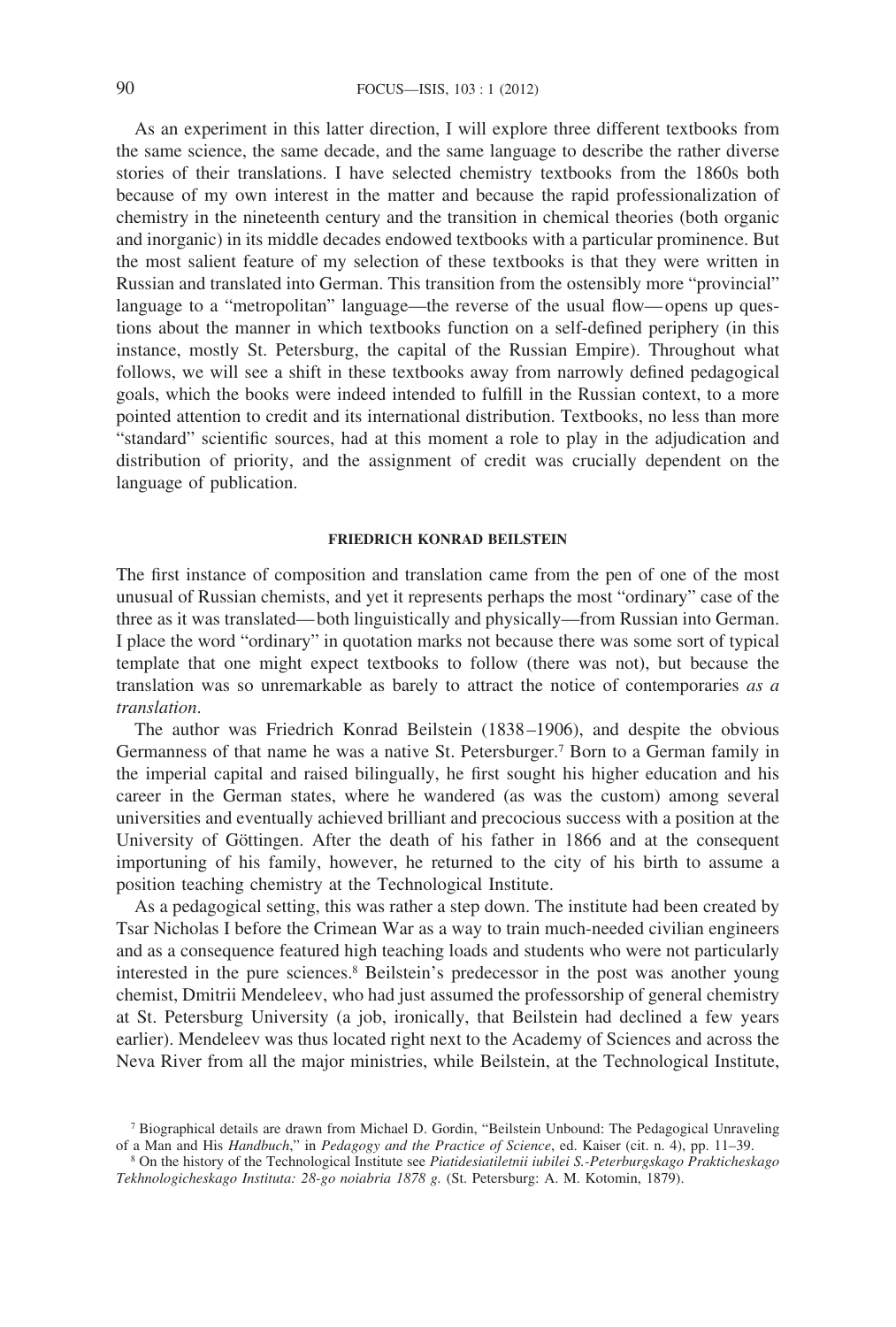resided south of the city center and was marginalized from daily academic interaction. But Beilstein had not been hired to pursue a career in pure science; his job was to teach analytic and organic chemistry. He would remain at the Technological Institute for thirty years, ministering to hordes of budding engineers.

The early years were quite unpleasant, largely because he felt he had walked into a situation that Mendeleev had horribly neglected. We get an excellent sense of the frustrations surrounding Beilstein's initial position at the institute in a revealing letter to Aleksandr Butlerov (then at Kazan University—and the subject of the next section of this essay) dated November 1866:

Perhaps the tidings have not yet reached you in the far East that I have now decided to move to Petersburg. I am Mendeleev's successor at the *Technological Institute* and am busying myself dealing with my imposed duties. That is no small affair, when I tell you that my predecessor—who, as you know, is not really a practical chemist—never bothered with the work of *Praktikanten* and went at most for a few minutes into the laboratory every 1/4 of the year. He was in such a rush to get Chancel and Gerhardt translated, without bothering to consider progress in analytic chemistry in the least. This book was shoved into the hands of each *Praktikant* and then he was discharged with a blessing. You can easily imagine in what kind of dilapidated circumstances I have encountered almost everything here.

Mendeleev and Beilstein did not care for each other—that much is clear—but there is much more to be learned from this excerpt. Note that one of Beilstein's central objections to his predecessor was the latter's choice of a textbook. Mendeleev had organized the translation into Russian of Charles Gerhardt and Gustave Chancel's *Précis d'analyse chimique qualitative*, the most recent edition of which had appeared in 1855—almost a decade earlier.<sup>9</sup> Any useful translation of a book into Russian would have to take account of the passage of time required for the translation to be accomplished, since analytic chemistry was rapidly advancing. Mendeleev had failed to do this.

This brings us to Beilstein's only venture into textbook composition, the *Rukovodstvo k kachestvennomu khimicheskomu analizu* (*Guide to Qualitative Chemical Analysis*), published in 1867 in Russian and simultaneously in German as *Anleitung zur qualitativen chemischen Analyse*. <sup>10</sup> I have been unable to determine whether Beilstein originally wrote in German or in Russian, given his fluency in both tongues and the simultaneity of the volumes' appearance, but it is clear that he produced this slim text as a tool to teach Russian students. The book was an attempt to integrate recent innovations in analytic chemistry in a format that would be useful to laboratory neophytes. The absence of a formal framework made it particularly adaptable across major theoretical and experimental divides, which was especially important for the kinds of engineering students he was teaching and certainly contributed to its broad distribution.

Beilstein organized his book to maximize its classroom utility for students with little preparation. A very slim volume, the *Rukovodstvo/Anleitung* is organized as a set of instructions, not as a conceptual presentation of available techniques and information. The book begins with a preliminary examination section, "Examples of Practice in Analysis,"

<sup>9</sup> Friedrich Konrad Beilstein to Aleksandr Butlerov, 6 Nov. 1868, rpt. in G. W. Bykow and L. M. Bekassowa, "Beitra¨ge zur Geschichte der Chemie der 60-er Jahre des XIX. Jahrhunderts, II: F. Beilsteins Briefe an A. M. Butlerow," *Physis*, 1966, 8:267-285 (emphasis in original); and Charles Gerhardt and Gustave Chancel, *Précis d'analyse chimique qualitative* (Paris, 1855).

<sup>10</sup> F. F. Beil'shtein, *Rukovodstvo k kachestvennomu khimicheskomu analizu* (St. Petersburg, 1867); and Beilstein, *Anleitung zur qualitativen chemischen Analyse* (Leipzig, 1867; 2nd ed., 1870; 5th ed., 1877; 6th ed., 1887).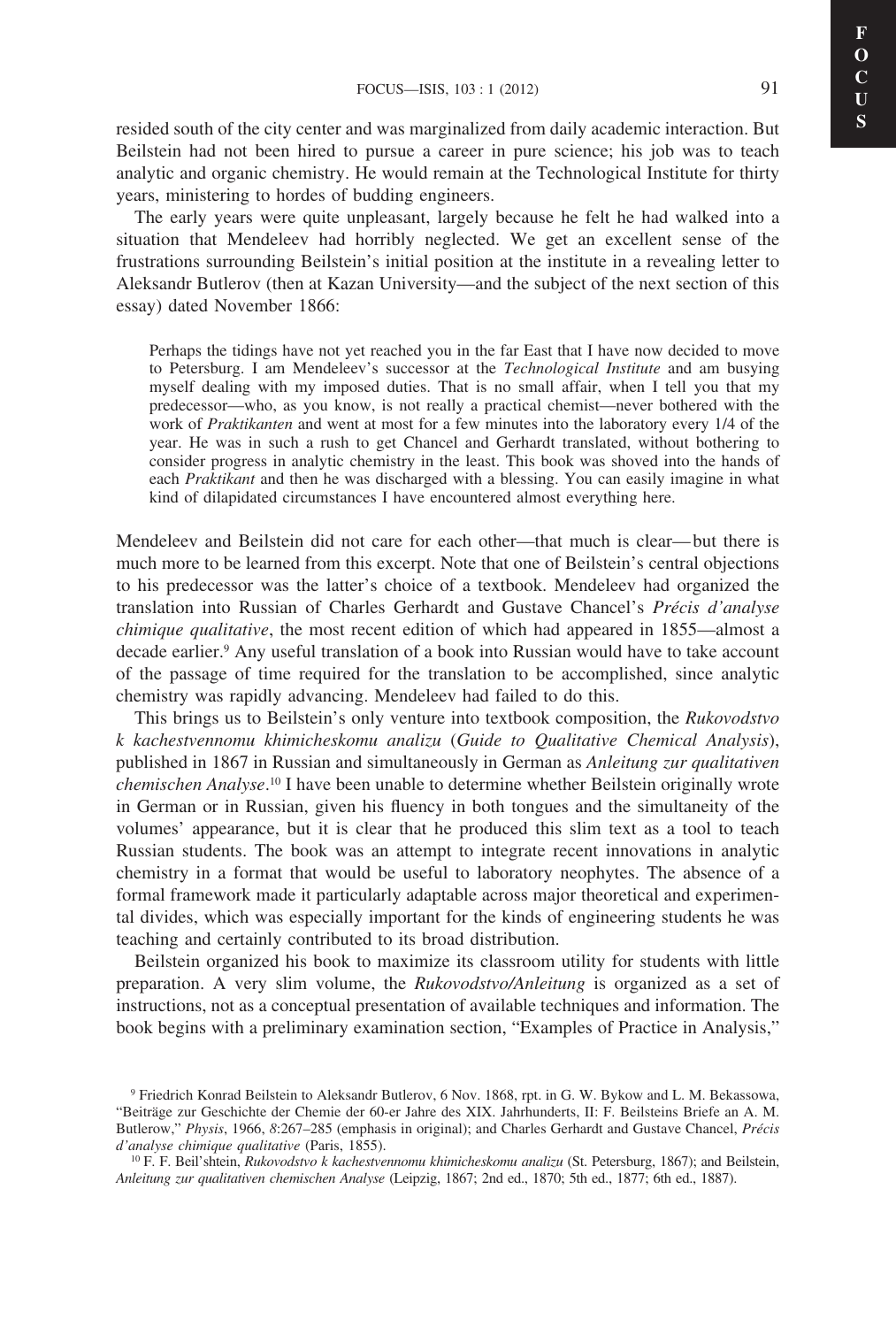designed to give the student a sense of how to calibrate his laboratory. Beilstein walked the student through the basic procedures of titration, heating, carbonization, and so on, so that all the techniques and basic reagents were standardized: you heat something and see what can be evolved and what that substance is; you investigate what happens when you carbonize a substance, moisten it, put it to a flame, dissolve it in sulfuric acid, and so forth. In the second half of the book, entitled "Systematic Course of Analysis," and in even more explicit step-by-step fashion, Beilstein told the student what to do when presented with an unknown substance, assuming the set of skills developed in the first half: first you take a bit of the substance and add water; if it dissolves, then move to step 5; if it does not, try nitric acid, then move to step 7; and so on. By following these steps, the student should be able to identify the substance qualitatively at the end of the series. This is precisely the kind of book you would write if you needed to teach practical skills to novices.

The simultaneous bilingual publication is noteworthy here—the book was created to assist in teaching a very common course, and the fact that it was created in Russia was irrelevant to its utility. The *Rukovodstvo/Anleitung* also appeared in multiple editions in Dutch, English, and French. The English translation stands out largely because of its translator: William Ramsay, later the co-discoverer of noble gases and recipient of the 1904 Nobel Prize in Chemistry. Ramsay translated the book in 1873, and his preface demonstrates the effacement of the book's Russian origin: "The translation of the present work has been undertaken with a view to furnish laboratory students with a manual, which should contain the principal methods of Qualitative Chemical Analysis. It is well known and extensively used in Germany, and the name of its author cannot fail to be a guarantee of its excellence."11 (All translations were made from a German, not Russian, original.) In this instance, then, the Russian chemist in question did not translate and distribute his book in order to make any broader claim about Russian (or German) science. This was simply, and uncontroversially, a textbook.

#### **ALEKSANDR MIKHAILOVICH BUTLEROV**

The same cannot be said of the publication and translation of the textbook of organic chemistry written by Aleksandr M. Butlerov (1828–1886). Butlerov's reputation in Europe was less solid than Beilstein's, even though he was a decade older, for Butlerov had been educated entirely within the confines of the Russian Empire, at the University of Kazan on the Volga River—and, from the perspective of German scientists, unfathomably far from the European border.<sup>12</sup> On the other hand, Butlerov was well established within Russia itself. From being professor of chemistry and rector at Kazan, he moved in 1868 to St. Petersburg University as both professor of organic chemistry (where Mendeleev was his colleague) and holder of the coveted chair of chemistry at the St. Petersburg Academy of Sciences, where he joined his mentor Nikolai N. Zinin, the first noteworthy member of

<sup>&</sup>lt;sup>11</sup> Preface to F. Beilstein, *A Manual of Qualitative Chemical Analysis*, trans. William Ramsay (New York, 1873), p. 5. For the French version see Beilstein, *Manuel d'analyse chimique qualitative*, trans. A. Busine and P. Busine (Lille, 1882). On the volume's popularity as a teaching text see the later American translations and adaptations: W. S. Christopher, *Chemical Experiments for Medical Students Arranged after Beilstein* (Cincinnati, 1888), p. 3; and Charles O. Curtman, *Dr. F. Beilstein's Lessons in Qualitative Chemical Analysis, Arranged on the Basis of the Fifth German Edition*, 2nd ed. (St. Louis, 1886), p. v. Curtman indicates that Beilstein authorized this adaptation.

<sup>12</sup> For Butlerov's biography see G. V. Bykov, *Aleksandr Mikhailovich Butlerov: Ocherk zhizni i deiatel'nosti* (Moscow: Izd. AN SSSR, 1961). On his career in Kazan see Nathan M. Brooks, "Alexander Butlerov and the Professionalization of Science in Russia," *Russian Review*, 1998, *57*:10–24.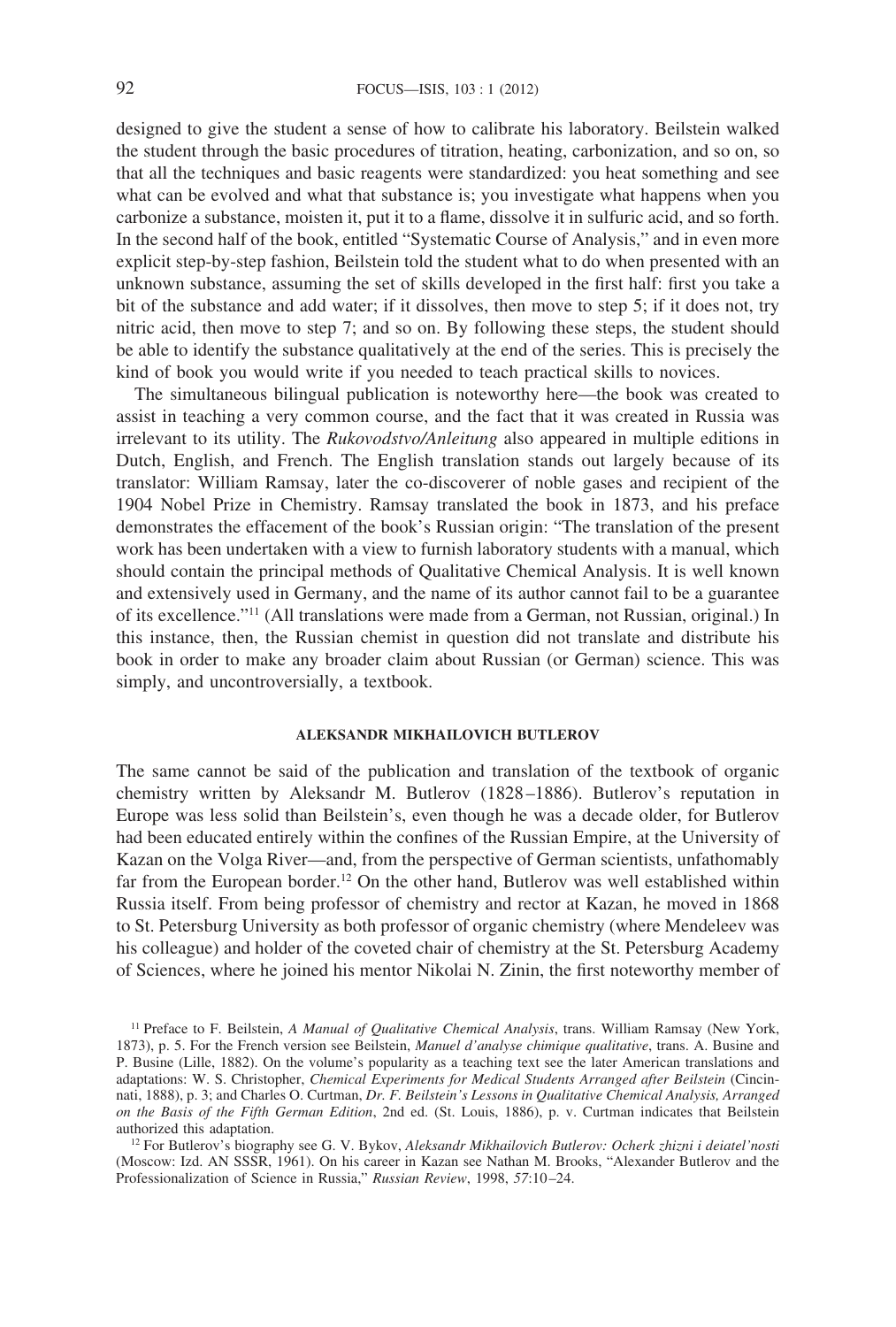the Kazan school of chemistry. Although he had traveled abroad, and his Germanlanguage publications were read and appreciated by European chemists, Butlerov wanted more recognition from the West. The mechanism he chose to deploy was a textbook.

This was an unusual strategy, and its origins lay in Kazan in the 1850s, where Butlerov diligently (and quite successfully) taught organic chemistry to university students at all levels. By just about any other measure Kazan was provincial with respect to St. Petersburg, but in the sciences—and particularly in chemistry—Kazan's university had become in the first decades after its founding in 1804 a major intellectual center. Butlerov had experience with translated textbooks, and in his own classes in the 1850s he used a translation of Carl Gotthelf Lehmann's *Handbuch der physiologischen Chemie*, supplemented by lectures based on Justus von Liebig's organic chemistry text (he used the German version, for it was not translated into Russian). Organic chemical theory was the subject of much debate in this decade, but a new synthesis had not yet emerged and all textbooks would have to be supplemented by careful attention to the current scholarly literature.13 In the late 1850s Butlerov began diverging from the available textbooks, teaching Charles Gerhardt's "type theory" and developing his own notes into a fuller presentation of organic chemistry with a new set of foundational principles.

We now call this framework, based on the concept of tetravalent carbon and mutually bonded carbon chains, "structure theory," and credit for it is usually assigned to August Kekulé, although there are several other claimants—including Butlerov.<sup>14</sup> The latter began to formulate his theory fully only while on a trip abroad (naturally, he spent most of his time in the German states) in 1861, and he began to test his theories in his lectures in 1861/1862, from which, regrettably, no lecture notes survive. In any event, he could not have given the full course of lectures that year, since Russian universities were closed for the second half of the academic year owing to student unrest and Butlerov himself fell ill. Lecture notes do survive from the 1862/1863 course, and one can observe that he was well on the way to writing a textbook. These notes make it clear that Butlerov thought of his project as the composition of an introductory textbook, but one that would reformulate the fundamental principles of organic chemistry, perhaps in a fashion similar to Lavoisier's textbook at the end of the previous century.15

This textbook, entitled *Vvedenie k polnomu izucheniiu organicheskoi khimii* (*Introduction to a Complete Study of Organic Chemistry*) appeared—like much Russian publishing of that day—in several separate fascicles, dated January 1864, May 1865, and October 1866, at which point it was also released as a single bound volume. The first fascicle closely resembled the lecture course from 1862/1863 and addressed the general theoretical picture; the later fascicles discussed empirical data, made predictions of novel compounds,

<sup>13</sup> The volumes Butlerov drew on were C. G. Lehmann, *Handbuch der physiologischen Chemie* (Leipzig, 1854); and Justus von Liebig, *Die organische Chemie in ihrer Anwendung auf Physiologie und Pathologie* (Braunschweig, 1842). On contemporary organic chemical theory see Alan J. Rocke, *The Quiet Revolution: Hermann Kolbe and the Science of Organic Chemistry* (Berkeley: Univ. California Press, 1993); and Rocke, *Image and Reality: Kekule´, Kopp, and the Scientific Imagination* (Chicago: Univ. Chicago Press, 2010).

<sup>&</sup>lt;sup>14</sup> On the issue of credit see Alan J. Rocke, "Kekulé, Butlerov, and the Historiography of the Theory of Chemical Structure," *British Journal for the History of Science*, 1981, *14*:27–57.

<sup>&</sup>lt;sup>15</sup> Much of this information on the composition of the textbook is derived from the excellent article by G. B. Bykov, "Materialy k istorii trekh pervykh izdanii 'Vvedeniia k polnomu izucheniiu organicheskoi khimii' A. M. Butlerova," *Trudy Instituta Istorii Estestvoznaniia i Tekhniki*, 1955, *6*:243–291. The Russian and German editions of Butlerov's textbook are, respectively, *Vvedenie k pol'nomu izucheniiu organicheskoi khimii* (Kazan, 1864 [1866]), and *Lehrbuch der organischen Chemie: Zur Einführung in das specielle Studium derselben* (Leipzig, 1868).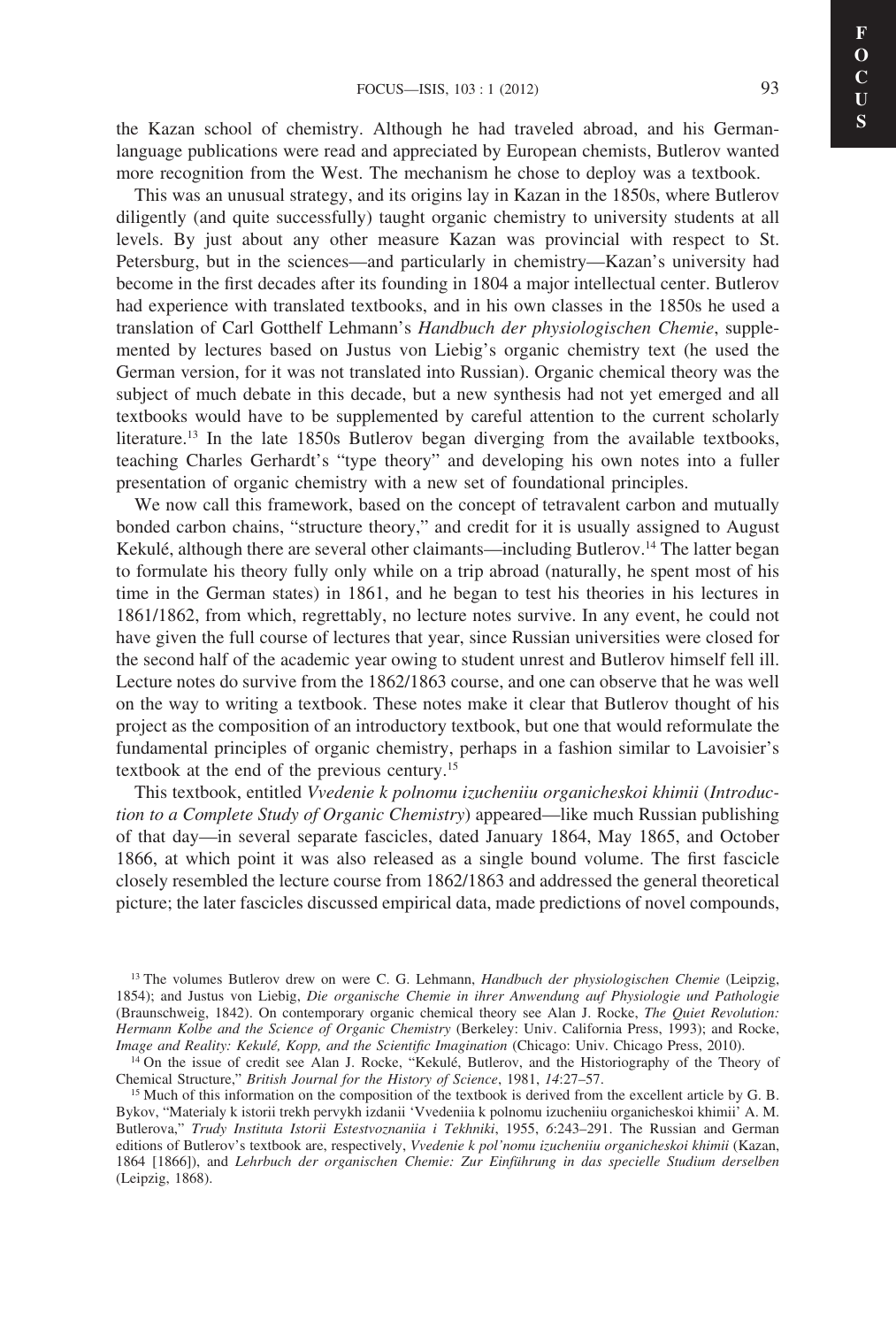and discussed applications. The book was an immediate sensation among Russian chemists, and they had substantial difficulties securing copies not only in secondary cities like Kiev and Kharkov but in St. Petersburg itself.

As Russophone chemists came to appreciate what Butlerov had accomplished in his synthesis of organic theory, they implored him to think about a broader audience. For example, Karl Schmidt, a chemist at Dorpat University (in today's Estonia), wrote to Butlerov (in German) with enthusiasm for the idea of a translation:

At present to write a "guide" is a much harder and more thankless task than conducting independent experimental work. Each transitional period in the history of culture brings with itself a certain chaotic order of things, which demands a certain period to stabilize itself in the social and political, as well as in the scientific sphere. . . . With the publication of this book for the *West* in German or French you will earn the thanks of many young chemists. . . . I am convinced that many of our Western colleagues, like me, *would greet* your work *with joy and gratitude*, if they were able to read it freely.

The Heidelberg chemist Emil Erlenmeyer, who did not read Russian, had made the same point to Butlerov in a letter dated 9 July 1864, without ever having set eyes on the yet-unpublished work: "I should say to you that I consider it unwise that you wrote your 'Introduction' only in Russian. Why not also in German?"16

Both Erlenmeyer and Beilstein offered to find a publisher for a German translation, but the task proved more difficult than at first anticipated. Butlerov contemplated publishing the translation in France, or even in St. Petersburg, and his student V. V. Markovnikov shuttled around Germany on his behalf. (Interestingly, Markovnikov's spoken German was weak, so he conducted his negotiations in French.) Finally, Beilstein arranged a contract with Quandt & Handel, the publishers of his own journal, the Zeitschrift für *Chemie*, and Butlerov contracted a local teacher in Kazan named Risch to do the translation. Butlerov allowed the publishers to change the title of the book a bit, to Lehrbuch der organischen Chemie: Zur Einführung in das specielle Studium derselben, and the complete version appeared in 1868. Somewhat atypically for a translation of this sort, Butlerov insisted that "aus dem russischen übersetzte" ("translated from the Russian") appear prominently on the title page. (See Figure 1.) Although he was going to publish in German, he did not want his readers to forget that the original had been composed in Russian. (Risch, on the other hand, was not credited on the title page.) This was no straightforward translation (assuming that such a thing exists): Butlerov corrected numerous mistakes from the Russian original and expanded both the material and the interpretations, especially about the determination of isomers and metamers.

What can we learn from this brief account of a textbook and its translation? An obvious point is the centrality of credit. Throughout the 1860s Butlerov was actively asserting the validity of his priority claims, and he understood his textbook—as much as the Germanlanguage research articles he also published—to be vital in this campaign. This indicates that textbooks, especially the *synthetic* features of introductory surveys, were granted considerable respect by the chemical community. There is a corollary here pertaining to the *languages* in which credit can be granted: Russian counted less than German, which

<sup>16</sup> Karl Schmidt to Butlerov, 1/13 April 1865, reproduced in G. V. Bykov, ed., *Pis'ma russkikh khimikov k A. M. Butlerovu: Nauchnoe Nasledstvo*, Vol. 4 (Moscow: Izd. AN SSSR, 1961), p. 402 (emphasis in original); and Emil Erlenmeyer to Butlerov, 9 July 1864, quoted in Bykov, "Materialy k istorii trekh pervykh izdanii 'Vvedeniia k polnomu izucheniiu organicheskoi khimii' A. M. Butlerova," p. 254.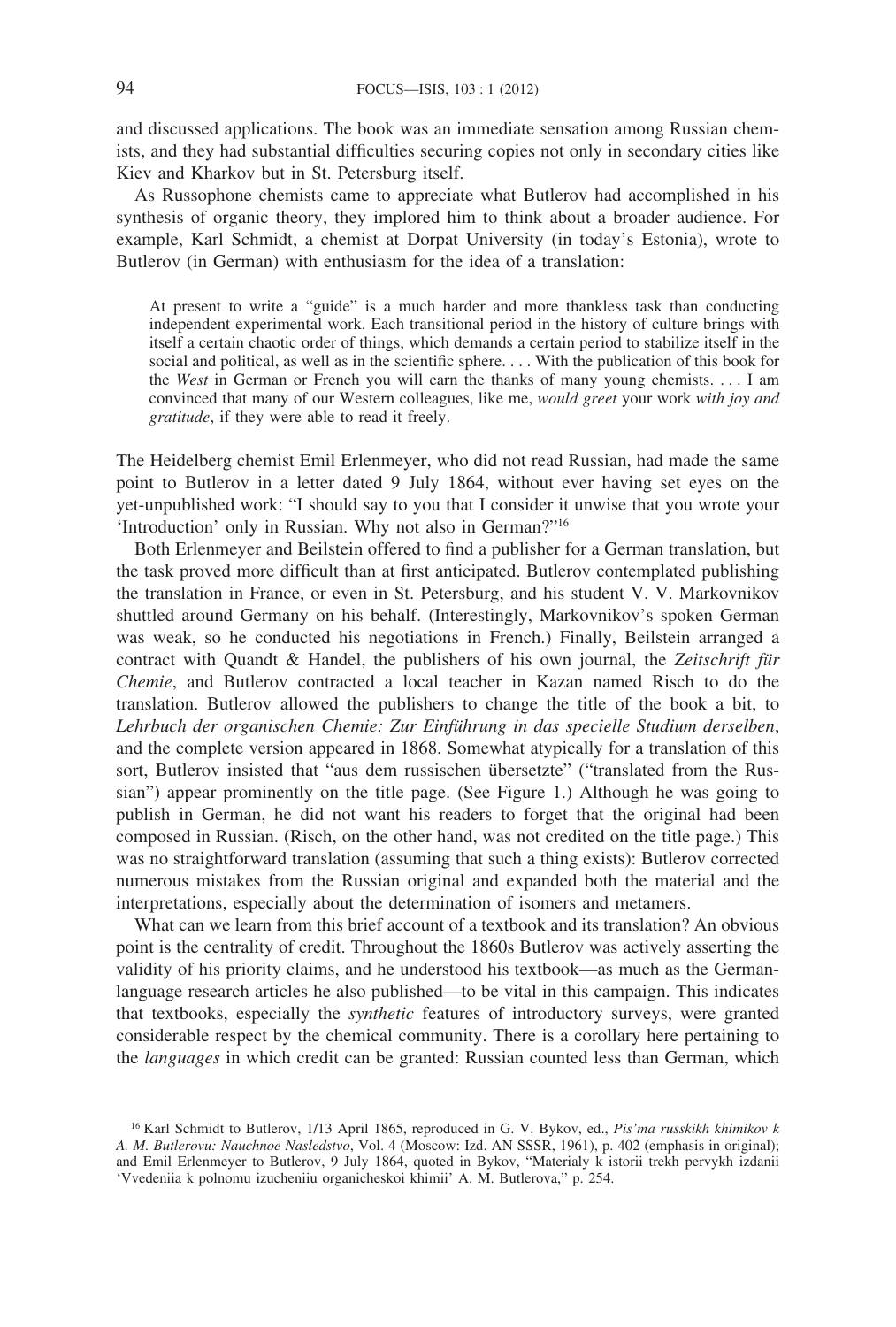## **LEHRBUCH**

### **DER**

# ORGANISCHEN CHEMIE

### ZUR EINFÜHRUNG

IN DAS SPECIELLE STUDIUM DERSELBEN

**VON** 

#### **BUTLEROW,** A.

ORD. PROFESSOR DER CHEMIE AN DER KAISERLICHEN UNIVERSITÄT ZU KASAN





### LEIPZIG

### VERLAG VON QUANDT & HÄNDEL.

1868.

*Figure 1. Title page of A. M. Butlerov's* Lehrbuch der organischen Chemie *(Leipzig: Quandt & Handel, 1868). Observe the specific declaration of its Russian origins beneath the publisher's crest in the middle of the page.*

was the obvious target language for the translation. Finally, the collaborative process of assembling a translation highlights the corporate features of the chemical community in a way that focusing on textbook composition (or research article composition, for that matter) tends to obscure. In contrast, Mendeleev's effort was more of a solo venture, because for him standing alone was the whole point.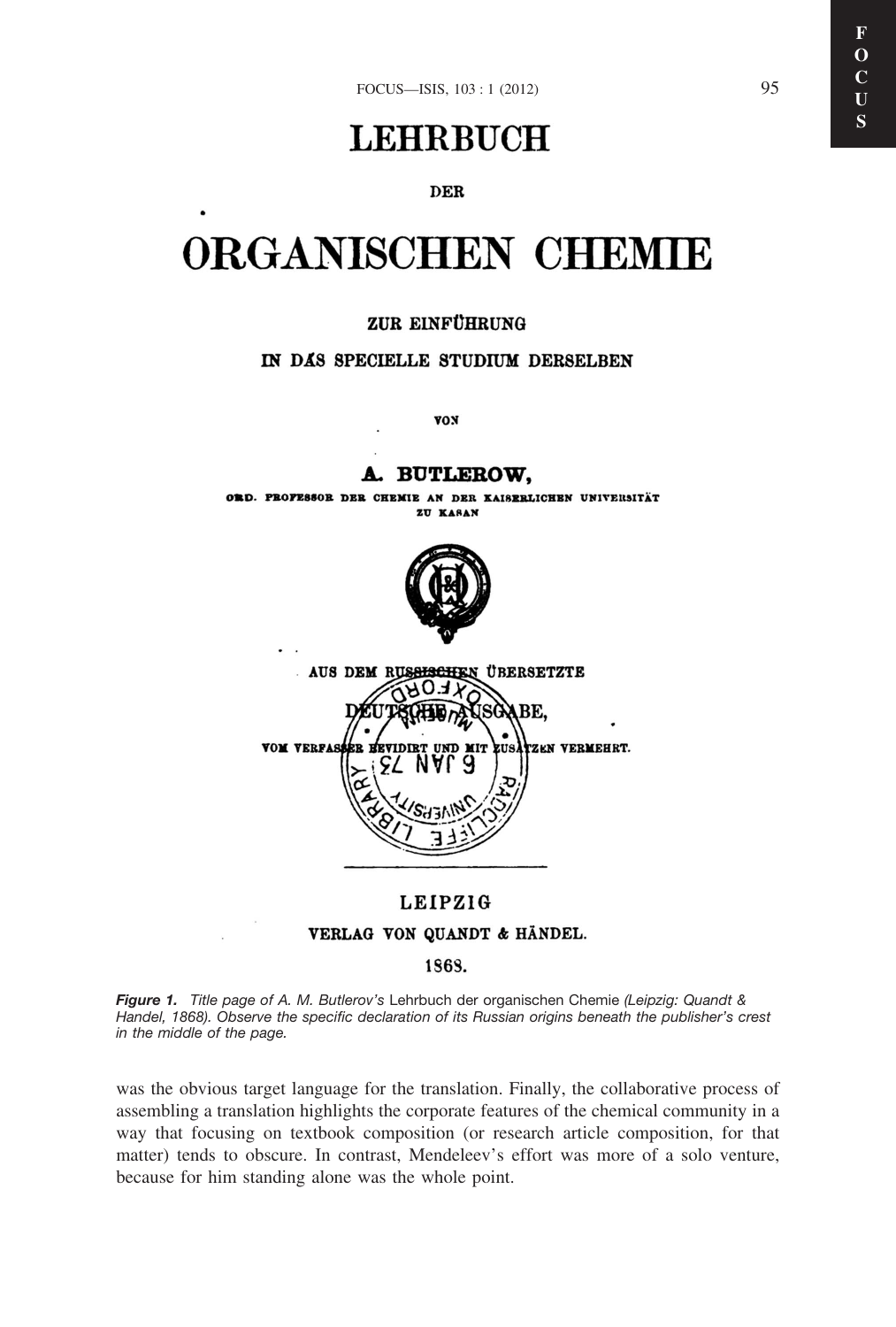### **DMITRII IVANOVICH MENDELEEV**

Dmitrii I. Mendeleev (1834–1907) remains imperial Russia's most famous chemist, a reputation based on his 1869 formulation of the periodic system of chemical elements. Of course, when he returned to St. Petersburg in February 1861 from two years' postdoctoral study abroad at Heidelberg he had no inkling of that future; instead, he was worried about finding enough money to keep his chemical career afloat in the heady atmosphere of the capital as it entered a phase of vigorous reform, beginning with the emancipation of the serfs two weeks after his arrival. This was the middle of the academic year, which made it all but impossible to find a teaching job, and so he turned to what seemed an obvious strategy: textbook composition. Less than a month after his return, Mendeleev had already contacted the publisher Social Good (Obshchestvennaia Pol'za) about translating J. R. Wagner's German text on chemical technology and to solicit a contract for his own proposed organic chemistry textbook, which was published in 1862 and for which he won the prestigious Demidov Prize of the Academy of Sciences.<sup>17</sup>

Russian education was at this moment still largely dependent on translations of foreign textbooks. Earlier in the century this had posed less of a problem, since chemical knowledge remained comparatively static in its basics. By the early 1860s, however, in part thanks to the innovations developed by fellow Russians like Butlerov, chemistry was undergoing such rapid changes that any textbook would be outdated by the time a translation appeared in print. In addition, translations like those of A. Cahours's chemical textbook (1859–1862), which Mendeleev participated in, were pedagogically handicapped by their lack of a coherent structure for introducing inorganic chemistry.18 There was great demand for a textbook that synthesized inorganic chemistry in a pedagogically useful format, promising sizable profits both from university sales and from adaptations for lower-level students.

Thus when Mendeleev composed his *Principles of Chemistry* (*Osnovy khimii*; 1st ed., 1869–1871) it was quickly modified for use by chemistry students at any level. Mendeleev started writing his textbook of inorganic chemistry in 1868 with the goal of suiting it to the freshman chemistry course he had taken over in October 1867 along with his mentor Aleksandr A. Voskresenskii's chair at St. Petersburg University (leaving the Technological Institute post to Beilstein). This was a large year-long lecture course, and he needed a textbook. The *Principles* was divided into two volumes, each with two parts. The two parts of Volume 1 were largely written in 1868 and completed in the first month of 1869. I have described elsewhere the crucial importance that this text—and especially the transition between Volumes 1 and 2—played in the formation of his periodic system.19

However local and pedagogical Mendeleev's motivations for beginning the textbook, the function of the *Principles*, like that of Butlerov's *Introduction*, changed rather sharply when it was rendered into German. The *Principles* was written in part with the same goal as Beilstein's guide to analytic chemistry: to provide an up-to-date textbook suited to

<sup>&</sup>lt;sup>17</sup> Johannes Rudolf Wagner, *Die chemische Technologie*, 2nd ed. (Leipzig, 1853). Mendeleev's organic chemistry textbook is *Organicheskaia khimiia* (St. Petersburg, 1861). On his negotiations with publishers see Nathan Marc Brooks, "The Formation of a Community of Chemists in Russia: 1700–1870" (Ph.D. diss., Columbia Univ., 1989), p. 402.

<sup>18</sup> A. Kagur [Cahours], *Kurs elementarnoi khimii*, trans. I. Il'in and D. Dverkiev, 2 vols. (St. Petersburg, 1859–1862).

<sup>&</sup>lt;sup>19</sup> Gordin, *Well-Ordered Thing* (cit. n. 2), Ch. 2. On the impact of Mendeleev's (and Butlerov's) textbooks on chemistry education in the empire see K. Ia. Parmenov, *Khimiia kak uchebnyi predmet v dorevoliutsionnoi i sovetskoi shkole* (Moscow: Akademiia pedagogicheskikh nauk RSFSR, 1963), Ch. 3, esp. pp. 65–71.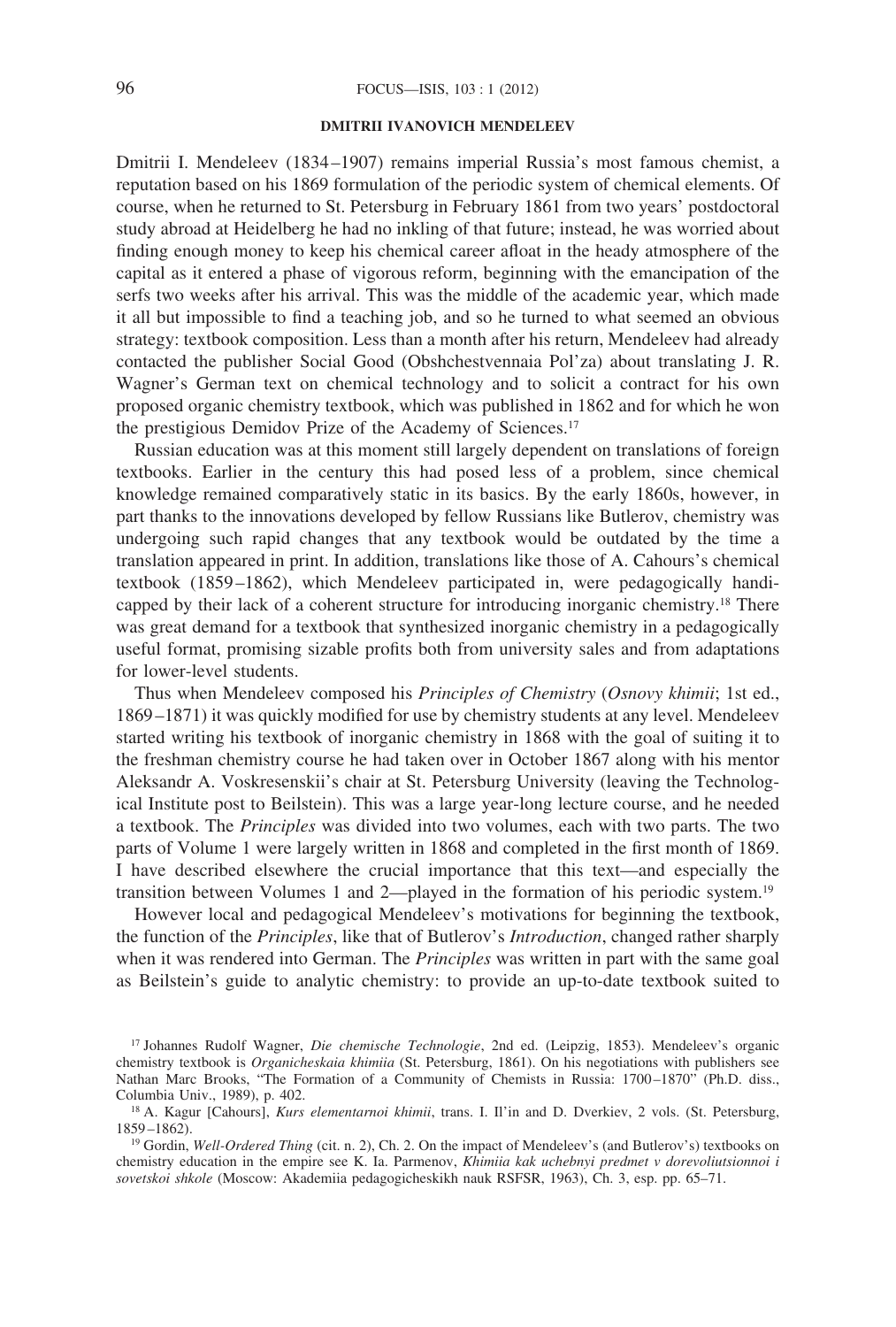Russian teaching conditions. As Mendeleev revised his textbook over the years, however, it also became a focus for something more like Butlerov's desire to establish credit—first at home, and then abroad. After the completion of the first edition in 1871, Mendeleev revised the text in 1873 to update information; he did so a second time in 1877, when he began to integrate the periodic law more tightly into the text. He did little to change the fourth edition in 1881—which appeared when it did largely to finance Mendeleev's divorce—but the fifth edition, published in 1889, represented a thorough overhaul. He altered the introductory matter to emphasize the central role of the periodic system in pedagogy and chemical theory and added new information on the three newly discovered elements (gallium, scandium, and germanium) that he had predicted in 1871. He hoped that this edition would establish firmly that he was the author of the system of elements, and one way of accomplishing that was to assert that the true test of that system was its prediction of yet-undiscovered elements.20

This fifth edition was the one most widely translated into foreign languages, including German.21 Mendeleev's reasons for having the *Principles* translated are significant. By the early 1890s his book was hardly cutting-edge, and its idiosyncratic structure of providing new information in extremely long footnotes was not likely to be popular. The context that had demanded production of the book in the first place—the dearth of adequate textbooks in the Russian language—surely did not apply in Western Europe, which had a surfeit of excellent books already on the market. The crucial factor here was the *edition* that was translated: the fifth, the one designed to document Mendeleev's priority in discovering the periodic law and the centrality of prediction to the discovery. As such, from Mendeleev's point of view, the need for a translation was not, as was the case for Beilstein, to cement pedagogical innovations but, rather, to drive the final nail in the coffin of his priority dispute with the Tübingen chemist Julius Lothar Meyer (1830–1895), which had raged during the 1870s and had just about petered out by the early 1890s.<sup>22</sup> The purpose was thus to stake a claim for credit to a discovery, as Butlerov had; in this case, however, this was not a salvo in an ongoing battle, but a venture to secure the verdict of history when the fight was already at an end. Mendeleev could not guarantee his claims to priority in Russian, only in German—and the best weapon was the textbook that had served as the starting point of his own path to the periodic system.

### **CONCLUSION**

This essay has sought to make a simple point: that in addition to their very rich uses as sources in the sense of production (largely in intellectual history) and consumption (mostly in the social history of pedagogy), textbooks play supplementary roles in the culture of science that merit further exploration. The reason for juxtaposing the issue of

<sup>&</sup>lt;sup>20</sup> The sixth, seventh, and eighth editions appeared in 1895, 1903, and 1906, respectively. On the publication history of the eight editions of the *Principles* published by Mendeleev in his lifetime see I. Kablukov, "Obzor izdanii 'Osnov khimii' D. I. Mendeleeva," in D. I. Mendeleev, *Osnovy khimii*, 9th ed., Vol. 1 (Moscow: Gos. izd., 1927), pp. xli–xlvi.

<sup>21</sup> D. Mendelejeff, *Grundlagen der Chemie*, trans. L. Jawein and A. Thillot (St. Petersburg, 1890). There were also English and French translations of this edition: Mendeléef, *The Principles of Chemistry*, trans. George Kamensky, 2 vols. (London, 1891); and Mendéléeff, *Principes de chimie*, trans. E. Achkinaski and H. Carrion (Paris, 1895–1896).

<sup>&</sup>lt;sup>22</sup> On this dispute see Michael D. Gordin, "The Textbook Case of a Priority Dispute: D. I. Mendeleev, Lothar Meyer, and the Periodic System," in *Nature Engaged: Science in Practice from the Renaissance to the Present*, ed. Jessica Riskin and Mario Biagioli (New York: Palgrave Macmillan, forthcoming).